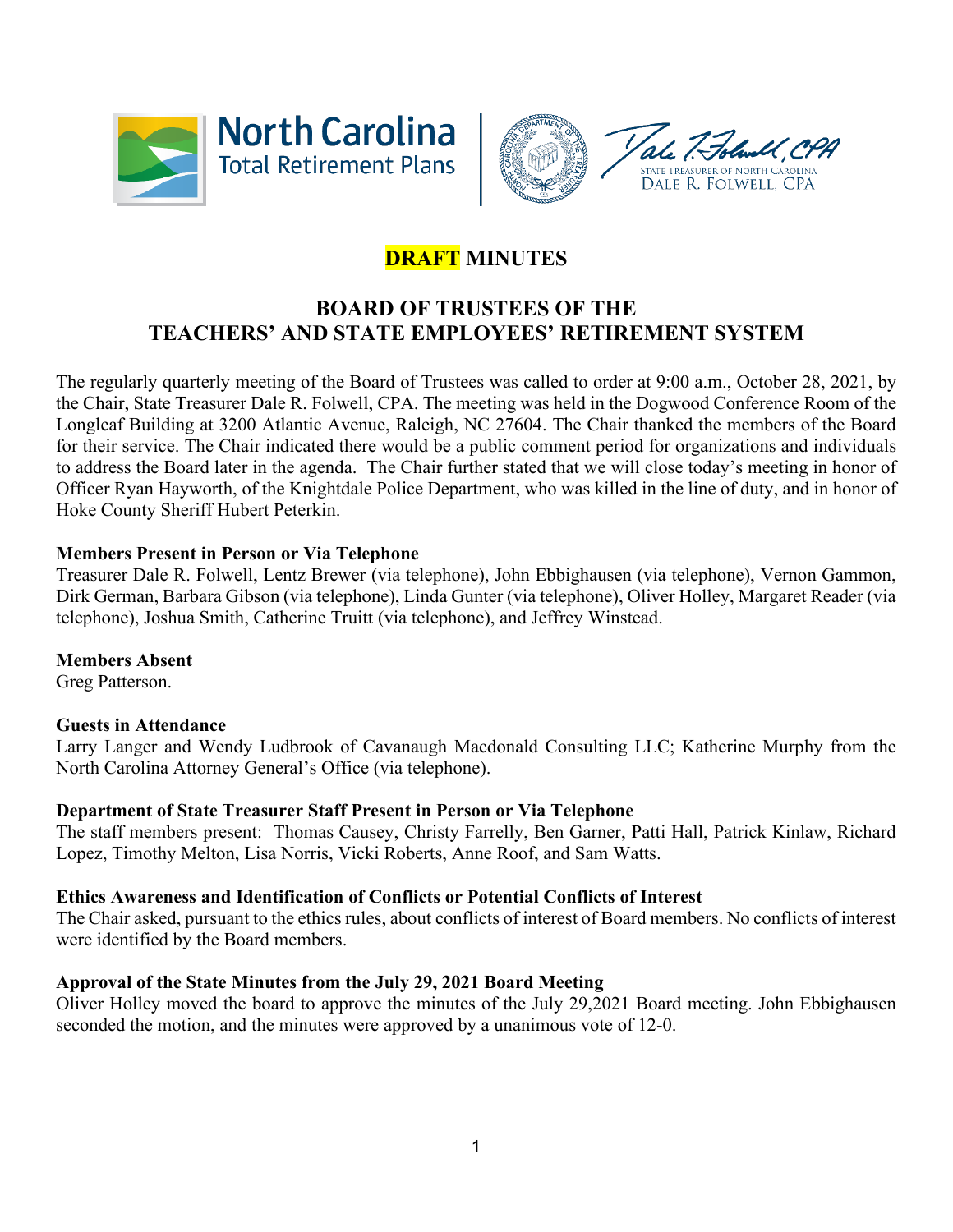#### **Legislative Update**

The Chair recognized Sam Watts, Policy Director, to provide an update on the legislative session. Mr. Watts discussed the State budget process and noted that the General Assembly is close to passing this year's budget. The Department is watching this issue closely because, since it is more than 90 days into the new fiscal year, changes in employer contribution rates or retroactive compensation changes will be difficult to administer. Mr. Watts stated that the budget bill appears to have sufficient funding for the Retirement Systems. Mr. Watts reported that 19 policy-related bills were enacted affecting the Department, and a number of those dealt with retirement issues.

Mr. Watts also shared that there are efforts within the General Assembly to include provisions in the State budget that would severely limit the State Treasurer's ability to use funds for critical administrative and investment expenses on behalf of the Retirement Systems. Mr. Watts requested that the Board members sign a Resolution to the General Assembly to oppose these efforts.

Oliver Holley moved the Board to approve the Resolution to be presented to the General Assembly. Jeffrey Winstead seconded the motion, and the Resolution was approved by a unanimous vote of 11-0. Barbara Gibson abstained.

#### **Operations, Member Services, and Compliance Update**

The Chair recognized Rick Lopez, Director of Operations, for an update on the Division's operations. Mr. Lopez began by noting the team processed 1,142 retirements in September with an average turnaround time of 14.8 days. Mr. Lopez discussed death notifications, noting 1,176 death notifications in September with an average turnaround time of 28.2 days. Mr. Lopez discussed disability application processing, noting that the team processed 298 applications in September 2021 with a 24.3-day turnaround time. Mr. Lopez discussed refund requests, noting that the team processed 1,469 refund requests in September 2021 with a 6.4-day turnaround time. Mr. Lopez also discussed monthly payroll processing, noting that in September 2021 the Divisions paid 343,874 payees with a total payment amount of \$568,196,829. Mr. Lopez discussed the ongoing effort to sign up Fire and Rescue Departments for online reporting. Mr. Lopez mentioned that over the last year ORBIT Self Service usage had completed almost 1.5 million retirement estimates for members. Mr. Lopez also shared that Operations is working to complete a "Refunds Online" project which will allow exiting members to request refunds online.

The Chair recognized Vicki Roberts, Director of Member Services, for a metrics presentation. Ms. Roberts began by noting that Member Services has processed more than 15,000 pieces of mail in the third quarter with an average turnaround time of less than 6 days. Member Services has assisted over 2,700 people through 98 webinars and counselors have held 851 retirement counseling sessions, responded to over 14,000 emails with a turnaround average of 2 days, and answered almost 68,000 calls. Ms. Roberts also stated of the primary goal to assist members efficiently, and the average wait time to answer a call was 9 minutes, with 24% of the calls ending up abandoned, mainly impacted by a staffing crisis. Ms. Roberts reported that October is National Retirement Security Month, and Member Services has partnered with the Social Security Administration and Prudential to host events that educate our members about retirement readiness. Ms. Roberts discussed the Division's social media campaign, noting that more than 6,500 members were reached through social media engagement in October 2021, a 51% increase, with a 78% increase in follow-up discussions and post-engagement meetings.

The Chair recognized Patrick Kinlaw, Director of Policy, Planning & Compliance. Mr. Kinlaw discussed overpayments, noting that \$8.5 million has been collected in the past 12 months and there is approximately \$38.5 million in outstanding overpayments not yet collected. Mr. Kinlaw discussed Contribution-Based Benefit Cap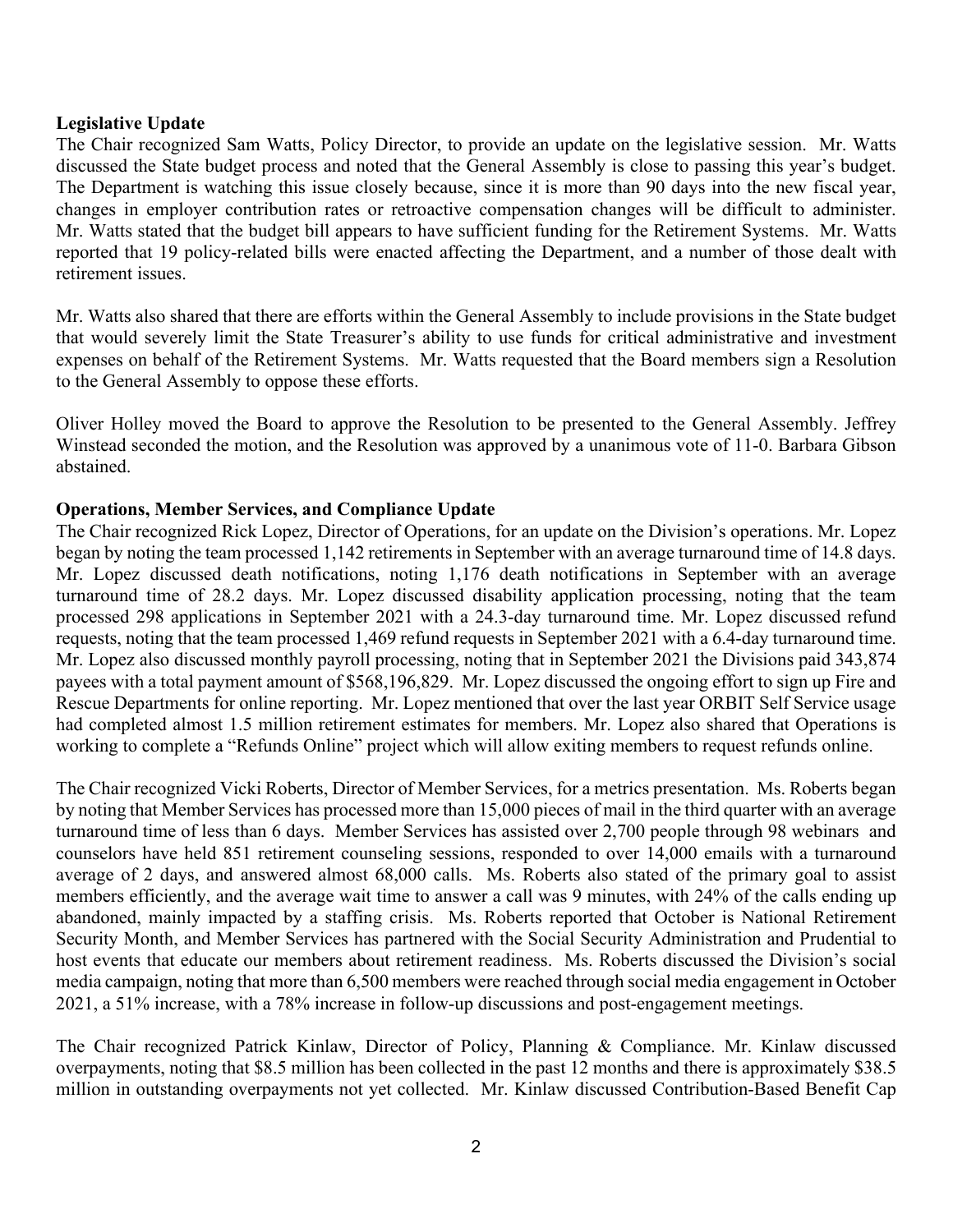liabilities, noting that 426 retirements since 2015 have resulted in required employer contributions totaling more than \$41 million, and of that amount, more than \$33 million has been collected. Mr. Kinlaw also stated that the Department has continued to evaluate its alternatives for 2022 and beyond regarding the engagement of the consulting actuary, with the procurement process ongoing. Mr. Kinlaw also provided a staff response to certain questions shared by the Board in advance of the meeting about the actuarial valuation process and results.

#### **Update on the Investment Advisory Committee (IAC) Meetings**

The Chair recognized Lentz Brewer to provide an update on the IAC meetings. Mr. Brewer noted the Advisory Committee met on August 25 and reviewed recent favorable market performance. Mr. Brewer reported that the portfolio had a fifth consecutive quarter of positive returns in the second calendar quarter of 2021, with the Retirement Systems' assets under management rising to \$171 billion as of June 30, 2021. There were no major changes to the allocation in the second quarter. The portfolio is currently underweight to growth, overweight to rates and liquidity, and neutral in multi-strategy. The one-year return is the second highest fiscal-year return since 1997. Mr. Brewer concluded by stating that our Fund continues to do more with our resources at a lesser expense than our peers.

#### **Background Actuarial Information**

The Chair recognized Larry Langer and Wendy Ludbrook of Cavanaugh Macdonald Consulting (CMC). Mr. Langer provided a brief overview and background information of the data to be presented.

#### **Teachers' and State Employees' Retirement System Actuarial Valuation Principal Results**

The Chair recognized Larry Langer and Wendy Ludbrook of Cavanaugh Macdonald Consulting (CMC) to provide the principal results of the actuarial valuation for the Teachers' and State Employees' Retirement System as of December 31, 2020.

#### **Consolidated Judicial Retirement System Retirement System Actuarial Valuation Principal Results**

The Chair recognized Larry Langer and Wendy Ludbrook of Cavanaugh Macdonald Consulting (CMC) to provide the principal results of the actuarial valuation for the Consolidated Judicial Retirement System Retirement System as of December 31, 2020.

#### **Legislative Retirement System Actuarial Valuation Principal Results**

The Chair recognized Larry Langer and Wendy Ludbrook of Cavanaugh Macdonald Consulting (CMC) to provide the principal results of the actuarial valuation for the Legislative Retirement System as of December 31, 2020.

#### **Disability Income Plan of North Carolina Actuarial Valuation Principal Results**

The Chair recognized Larry Langer and Wendy Ludbrook of Cavanaugh Macdonald Consulting (CMC) to provide the principal results of the actuarial valuation for the Disability Income Plan of North Carolina as of December 31, 2020.

#### **North Carolina National Guard Pension Fund Actuarial Valuation Principal Results**

The Chair recognized Larry Langer and Wendy Ludbrook of Cavanaugh Macdonald Consulting (CMC) to provide the principal results of the actuarial valuation for the North Carolina National Guard Pension Fund as of December 31, 2020.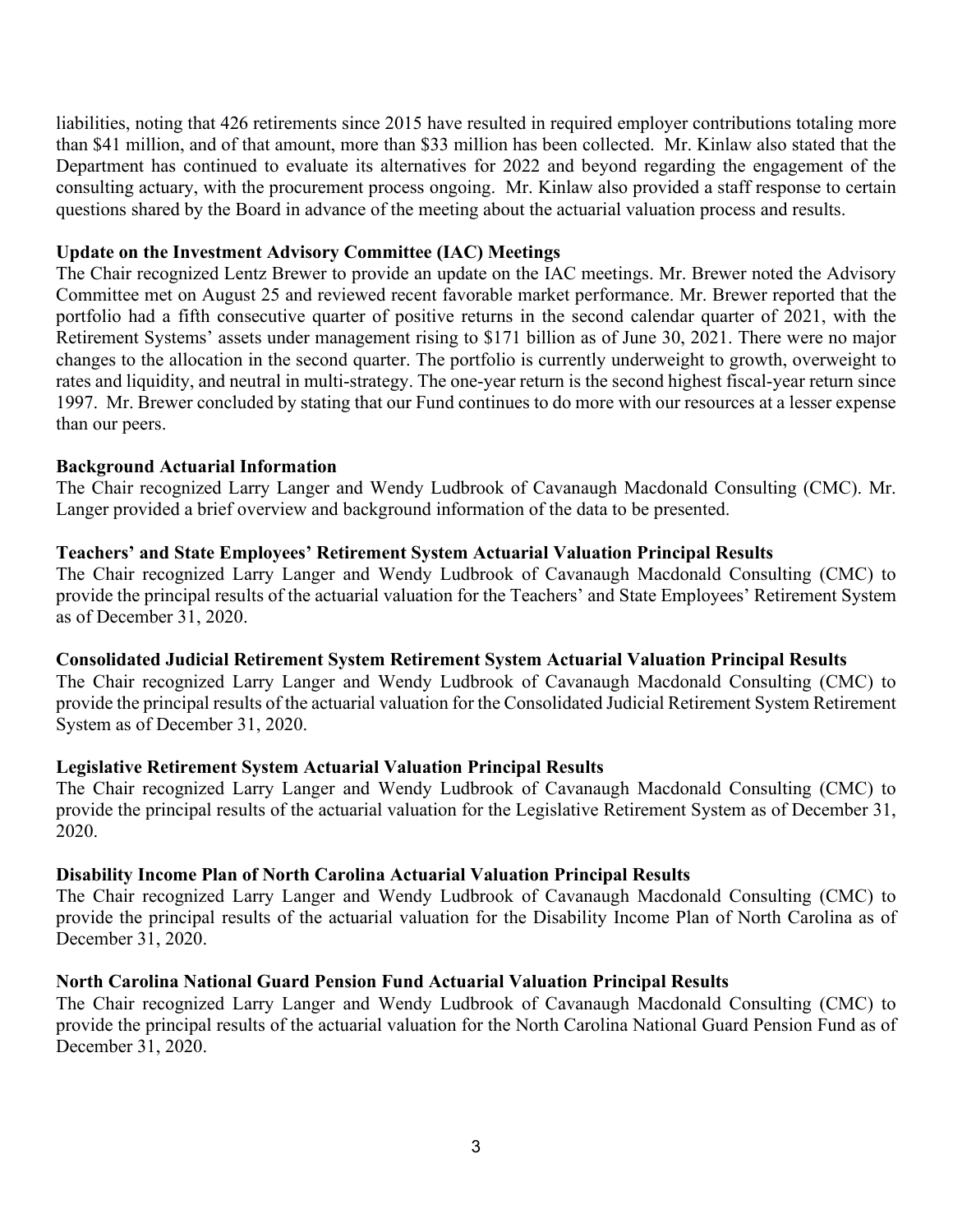#### **Vote to Accept the Actuarial Valuation Principal Result Reports**

Catherine Truitt moved the Board to accept the Actuarial Valuation Principal Result reports presented by Larry Langer and Wendy Ludbrook. Jeffrey Winstead seconded the motion, and the reports were accepted by a unanimous vote of 12-0.

### **Litigation Update**

The Chair introduced Kathy Murphy, Special Deputy Attorney General, to provide a litigation update. Ms. Murphy provided a brief overview of the Contribution-Based Benefit Cap legal provisions, which are also sometimes referenced as the anti-pension spiking provisions.

### **Death Benefit Plans Actuarial Valuation Principal Results**

The Chair recognized Larry Langer and Wendy Ludbrook of Cavanaugh Macdonald Consulting (CMC) to provide the principal results of the actuarial valuation for the Death Benefit Plans of North Carolina as of December 31, 2020.

Jeffrey Winstead moved the Board to accept the Actuarial Valuation results for the Death Benefit Plans presented by Larry Langer and Wendy Ludbrook. Margaret Reader seconded the motion, and the results were accepted by a unanimous vote of 12-0.

### **Contribution-Based Benefit Cap Average Final Compensation Threshold Determination**

The Chair recognized Patrick Kinlaw for a presentation on the Contribution-Based Benefit Cap (CBBC). Mr. Kinlaw provided a brief background on the CBBC noting it can apply to retiring members only if their four-year average final compensation is greater than or equal to a certain amount, the "threshold." Mr. Kinlaw stated if someone's average final compensation is below the threshold, the CBBC cannot apply to them. Mr. Kinlaw discussed that the threshold was set by law at \$100,000 in 2015 and has increased each January for inflation noting that originally the increase was based on December-to-December increases in the Consumer Price Index (CPI) but in accordance with a 2018 law, the calculation changed in 2019 to be based on the June-to-June increase in the Consumer Price Index. Mr. Kinlaw stated for retirements effective in 2021, the threshold is \$110,404.82. Further, Mr. Kinlaw discussed the CPI increase from June 2020 to June 2021 was 5.4% and therefore the threshold should increase by 5.4% to \$116,366.68 to be applicable for retirements effective in 2022. Lastly, Mr. Kinlaw noted that the Board's vote today would be to authorize staff to begin incorporating this threshold into administration and communicating it to employers.

John Ebbighausen moved the Board to accept the recommendation to authorize staff to communicate the CBBC threshold of \$116,366.68 for retirements effective in 2022. Linda Gunter seconded the motion, and the recommendation was accepted by a unanimous vote of 11-0. Joshua Smith did not vote.

#### **Public Comment Period**

The Chair recognized Suzanne Beasley of the State Employees' Association of North Carolina, and Richard Rogers of the N.C. Retired Governmental Employees' Association.

#### **Board of Trustees Comments**

The Treasurer congratulated Margaret Reader on her retirement since the last Board meeting. Linda Gunter thanked staff and Cavanaugh MacDonald staff for their time and effort in preparing the meeting and reports.